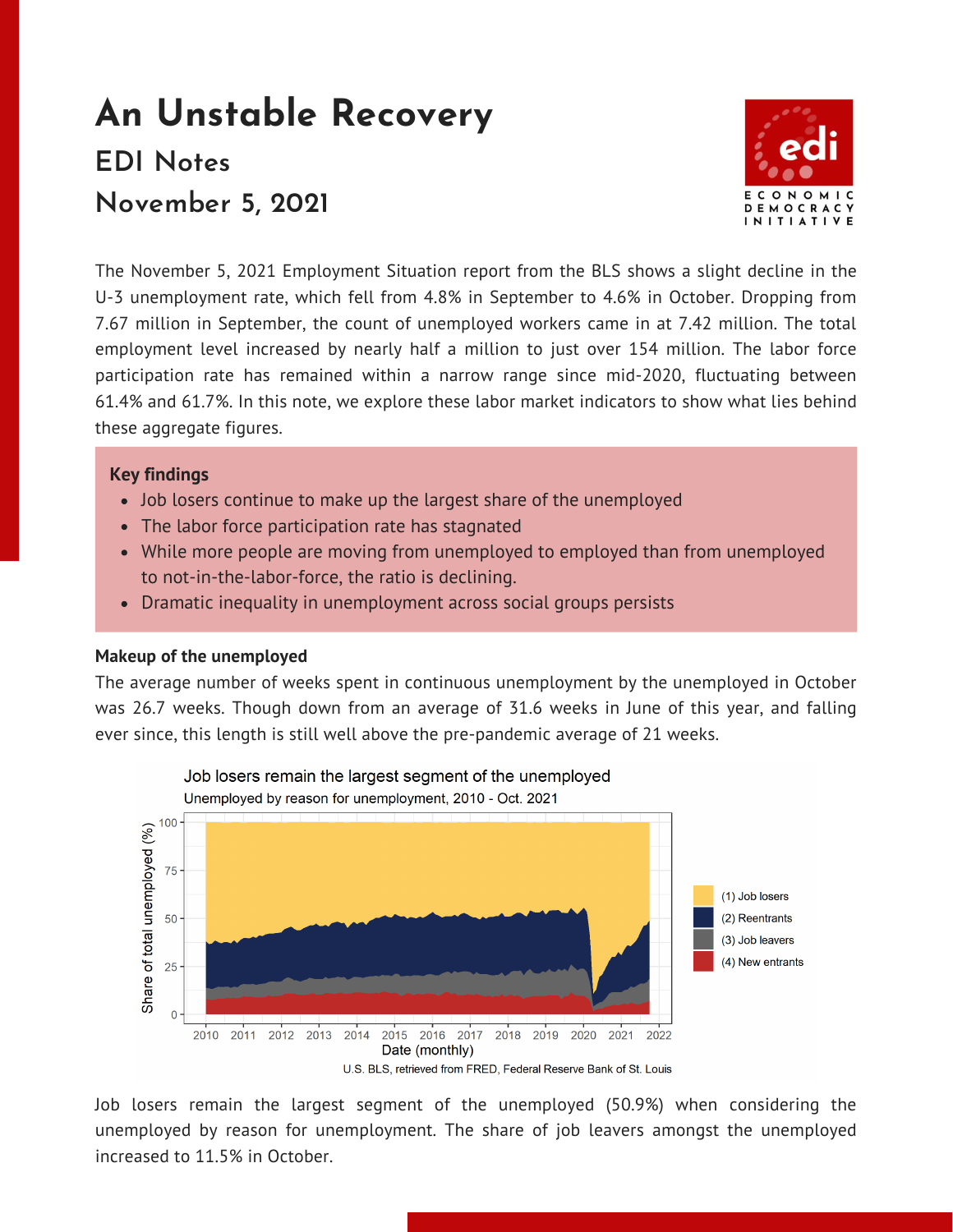Although the share of job leavers has grown since April 2020, 11.5% is still lower than in the years immediately preceding the pandemic.

According to the BLS, fewer than one million job leavers are to be found within the unemployed population, a level hardly distinguishable from the 2014-2019 average. Unemployed reentrants, a term referring to those who have started actively searching for work (unsuccessfully so far) after a spell out of the labor force altogether, make up 30.2% of the unemployed. The remaining share of unemployed workers is made up of new entrants to the labor market (7.4%).

#### **Labor force flows**

Examining labor force flows often reveals a more dynamic picture of the employment situation than the stock measures discussed above. For example, comparing the flows from unemployment to employment to those from unemployment out of the labor force indicates whether unemployed workers are more likely to end up employed from one month to the next or to transition out of the labor force entirely. Either transition contributes to a lower unemployment rate though the implications for assessing the employment situation are quite distinct. This ratio stood at 1.15 for the September-October period. In other words, for every unemployed worker in September who had transitioned out of the labor force by October, 1.15 were employed the following month. On the whole, unemployed workers are still more likely to transition into employment rather than 'non-participation,' those not as likely as in the years before the pandemic. However, as is generally the case, the unemployed in any given month are by far most likely to be unemployed in the following month rather than employed or out of the labor force.



Unsurprisingly, when we disaggregate the unemployed-to-employed (UE) and unemployed-toout of the labor force (UN) ratio by social groups, we see staggering disparities in the flow of workers from unemployment into employment across groups.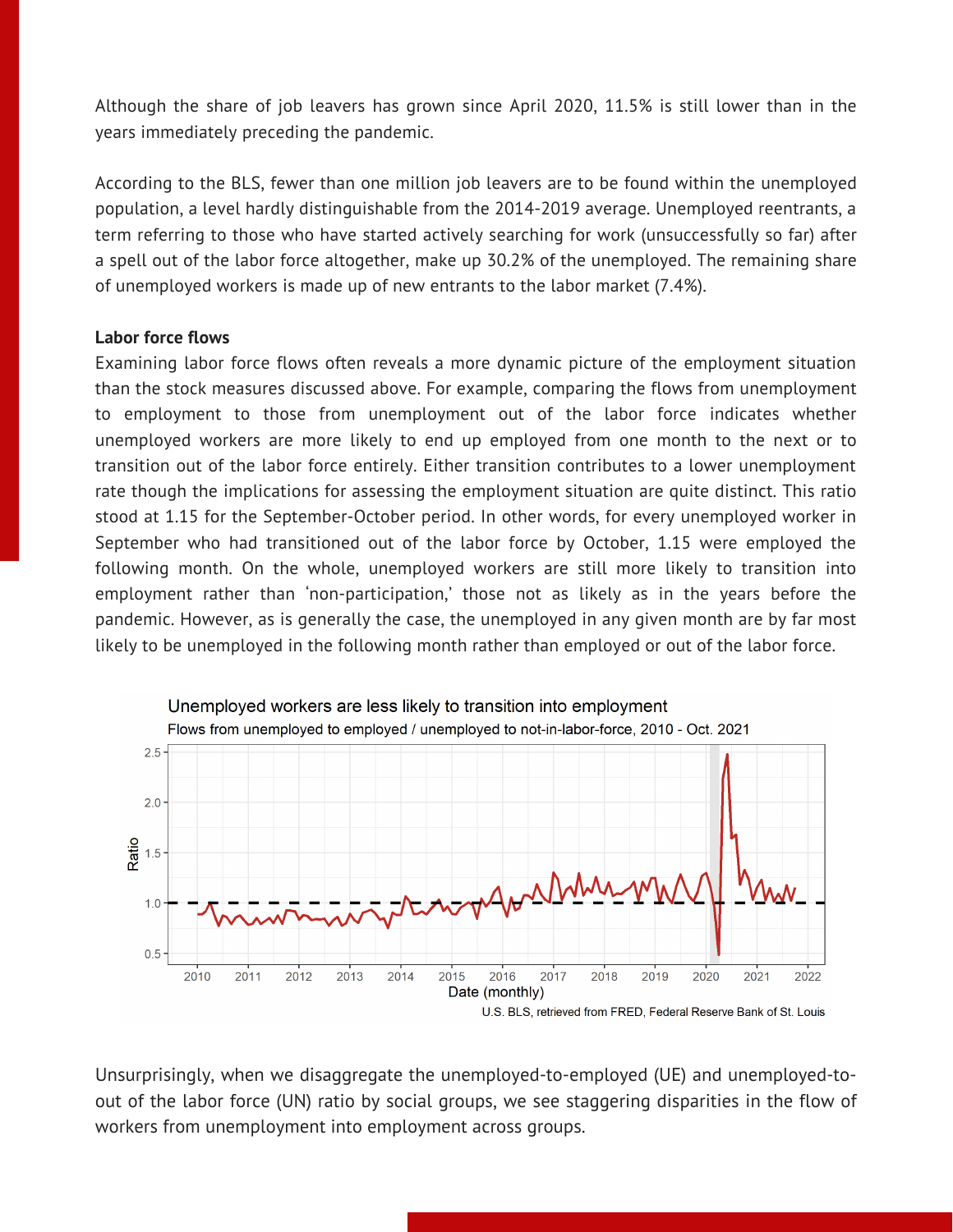### **Unemployment across social groups**

Unemployment is unevenly distributed amongst the working population. The ratio of Black to white unemployment continues to move back to the persistent pre-pandemic ratio of 2:1. The unemployment rate for white workers is down to 4.0%, with unemployment rates among Black workers the same as last month at 7.9%. The unemployment rate among Hispanic or Latine workers has moved down to 5.9%.



The unemployment rate among Black men increased three percentage points to 8.3%. More Black men found employment month-over-month, and more were not able to find a job, with an overall increase in the labor force participation.

### **Youth unemployment**

Youth unemployment (16-19 year olds) has been somewhat of an anomaly in the current recession, at least in comparison to those of the past. Unlike unemployment rates for most other groups, that for workers aged 16-19 has been lower in the past few months than before the onset of the pandemic. Similarly, the employment for this group is more or less back to its pre-pandemic level. In fact, the 5.47 million 16-19 year olds employed in May 2021 was the highest level for this group since 2009. The October employment data shows a stall in this pattern. Youth unemployment increased from 11.5% in September to 11.9% while the employment level fell slightly to 5.3 million. Yet despite the similarity in employment levels and unemployment rates for this group to pre-pandemic times, youth unemployment rates remain in the double-digits, a calamity by any measure. Also, gains in youth employment are not evenly distributed across social groups. Black youth employment levels are down, along with an increase in the Black youth unemployment rate.